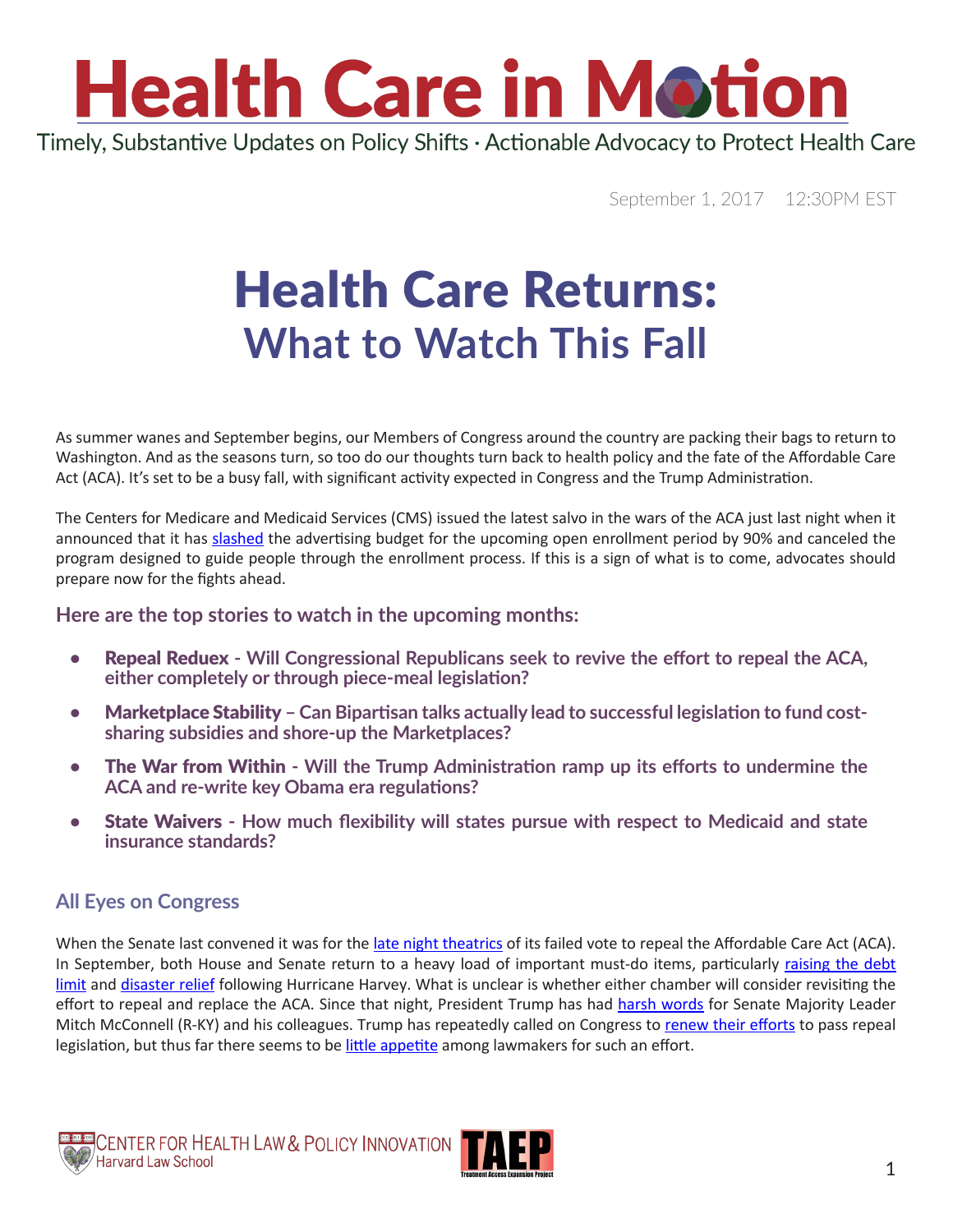## **Health Care in Motion**

Even if they do not return to efforts to repeal and replace the ACA, Congress may revisit health care for the purpose of considering a measure to [stabilize the state health insurance Marketplaces](http://www.politico.com/tipsheets/politico-pulse/2017/08/07/congress-wants-to-stabilize-insurance-markets-but-is-it-too-late-221738). Both Democrats and Republicans have signaled a [willingness](http://www.politico.com/story/2017/07/30/obamacare-health-care-stabilization-241151) to take up such a measure, and there have been [bipartisan discussion](http://www.politico.com/story/2017/07/30/obamacare-health-care-stabilization-241151) in [both Chambers](http://www.cnn.com/2017/08/02/politics/senate-health-care-hearing-bipartisan/index.html). To date, the Trump Administration has [continued to fund](http://www.politico.com/tipsheets/politico-pulse/2017/08/03/why-trumps-in-a-holding-pattern-on-obamacare-subsidies-221689) the cost-sharing subsidies that are critical to the health of the Marketplaces, but has repeatedly insisted that it might [cut off the funding](http://www.politico.com/story/2017/08/16/trump-obamacare-subsidy-payments-241712) in the months ahead.

Congress could seek to preempt that risk by making the cost-sharing subsidies mandatory, and [reports indicate](http://www.cnn.com/2017/08/02/politics/senate-health-care-hearing-bipartisan/index.html) they are considering doing just that, along with creating a stabilization fund and a few other proposals. When Congress returns, the Senate Committee on Health, Education, Labor, and Pensions (HELP) is set to hold [a series of bipartisan hearings](https://www.help.senate.gov/hearings), including one with state insurance commissioners and another with state governors, which are being billed as an effort to stabilize premiums and help consumers in the individual markets. However, this effort may come with trade-offs, as HELP committee chairman Lamar Alexander (R-TN) has [indicated](http://www.tennessean.com/story/money/industries/health-care/2017/08/24/lamar-alexander-on-why-hes-worried-about-aca-exchanges/586239001/) that he would also like to give states additional flexibility related to certain ACA standards.

To further complicate this volatile dynamic, the Children's Health Insurance Program (CHIP) will need to be [reauthorized](https://www.statnews.com/2017/07/28/chip-medicaid-congress/) in the coming months. CHIP is a [federal program](https://www.medicaid.gov/chip/index.htmlhttps:/www.medicaid.gov/chip/index.html) that provides matching funds to states to insure millions of low-income children nationwide. Its current authorization is set to expire after September unless Congress acts to renew funding for the program. This legislation provides a potential vehicle for Congress to revisit the repeal effort or enact other policy changes. To Congressional Democrats, CHIP reauthorization is must-pass legislation, so Congressional Republicans know they may have leverage to include policy changes Democrats might otherwise not be willing to accept. Democrats, meanwhile, may look to CHIP reauthorization as a tool to put in place various "fixes" to shore up the ACA in an effort to insulate it from further Republican attack. With so much on the agenda, and tensions between and within the parties running high, advocates may see a volatile fall in Washington DC.

#### **But Don't Lose Sight of the Administration**

It is [common knowledge](http://www.politico.com/story/2017/07/28/how-trump-white-house-can-undermine-obamacare-241092) that the Trump Administration's Department of Health and Human Services (HHS) bears no love for the ACA and is likely to do its best to undermine and dismantle Obama era programs from within. Regardless of Congress' failure to repeal the underlying law HHS can attack the ACA by reversing regulations and adopting different interpretations.

Now the only question is how fast and how comprehensive their efforts will be.

Early signs indicate that advocates should expect HHS to act quickly and vehemently, as it did in announcing a 90% reduction to the advertising budget for this year's open enrollment period. This is particularly concerning, as the stability of the Marketplaces depends heavily on how the Administration handles this upcoming open enrollment for the 2018 plan year. This year's enrollment period was already dealt a blow in April when the Administration announced it would be cut in half from three months to only 45 days. On Thursday, August 31,2017, the Administration [announced](https://www.cms.gov/CCIIO/Programs-and-Initiatives/Health-Insurance-Marketplaces/Downloads/Policies-Related-Navigator-Program-Enrollment-Education-8-31-2017pdf.pdf) that it is cutting both advertising for open enrollment as well as the ACA's Navigator program, which provides critical assistance to individuals signing up for coverage on the Marketplaces. Rolling back these programs will likely mean that fewer younger, healthier individuals sign up for coverage, while those with significant health needs will affirmatively seek out coverage. This will likely lead to further premium increases in the future as insurers' risk pools become increasingly unfavorable.

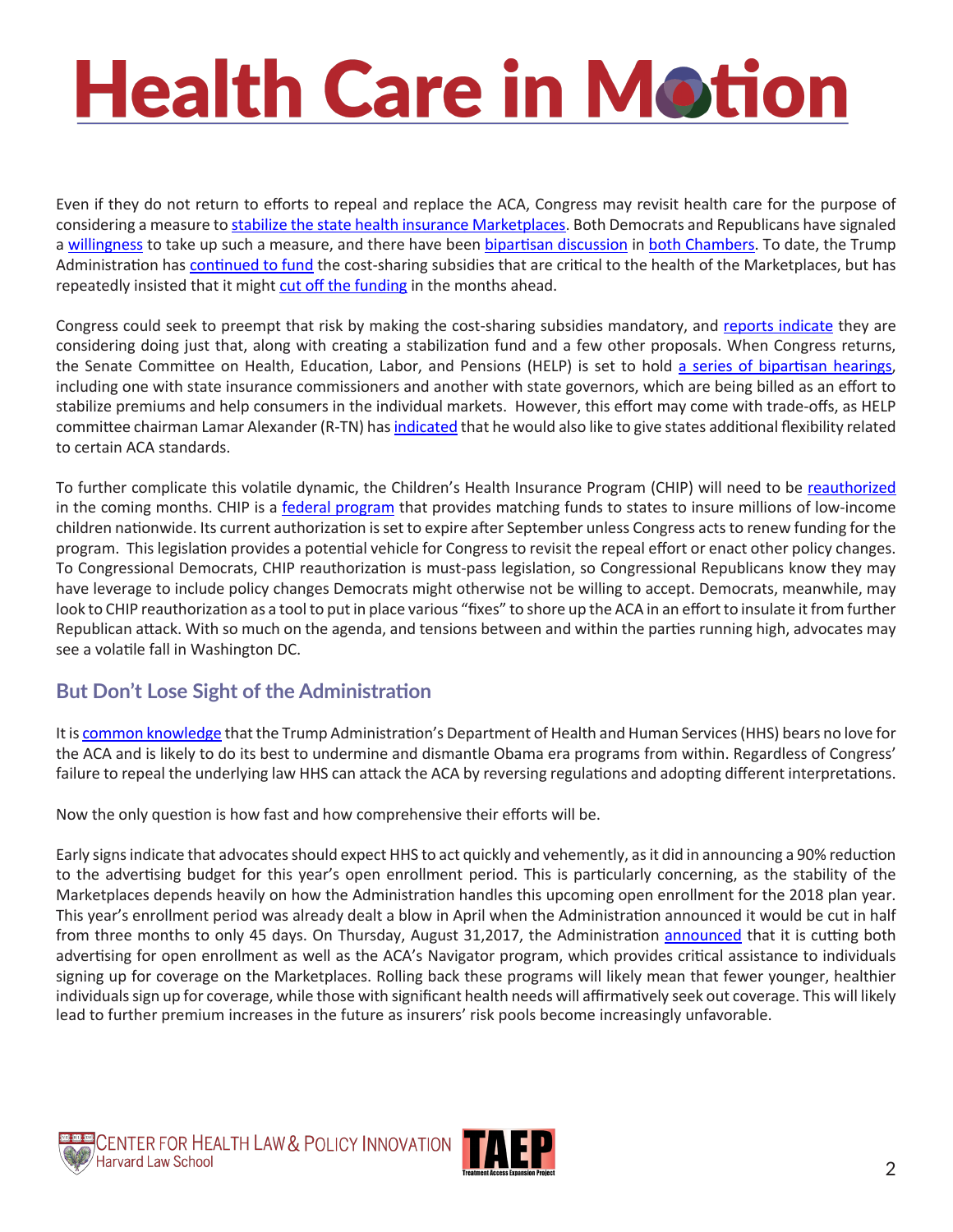## **Health Care in Motion**

Two other areas where the Administration has already indicated that it will make changes include the contraceptive coverage mandate and the nondiscrimination provision known as Section 1557. While the exact timing is uncertain, it is widely [expected](https://www.medpagetoday.com/publichealthpolicy/healthpolicy/67466) that the Administration's [leaked interim final rule](https://www.documentcloud.org/documents/3761268-Preventive-Services-Final-Rule-0.html) that would significantly weaken the ACA's contraceptive coverage mandate will be finalized and take effect.<sup>1</sup> Should the rule be finalized in a similar form to the leaked draft, it would expand the availability of wholesale exemptions from the ACA's contraceptive coverage mandate. While this exemption is currently only available to churches and houses of worship, the leaked draft of the interim final rule would allow *any* employer who purports to have religious *or* moral objections to providing such coverage to obtain an exemption. As the National Women's Law Center notes, this rule may cause hundreds of thousands of women to [lose access](https://nwlc.org/press-releases/leaked-birth-control-rule-is-expansive-and-an-affront-to-women/) to no-cost contraceptives they currently have under the ACA.

The ACA's provisions prohibiting discrimination in health care programs and activities may also be undercut by the Administration. The law's nondiscrimination provision, called Section 1557, prohibits discrimination based on race, color, national origin, sex, age, or disability in certain health care programs and activities which receive federal funding, including the ACA's Marketplaces and health care providers that accept Medicare and Medicaid funding. When HHS issued [regulations](https://www.federalregister.gov/documents/2016/05/18/2016-11458/nondiscrimination-in-health-programs-and-activities) implementing section 1557, discrimination on the basis of sex was interpreted to include discrimination based on both gender identity and prior termination of pregnancy. Religious health care providers challenged this interpretation in *Franciscan Alliance v. Burwell*,<sup>2</sup> heard in late 2016, now styled *Franciscan Alliance v. Price* reflecting the name of the new Secretary of HHS, Tom Price. Judge Reed O'Connor of the United States District Court for the Northern District of Texas took the significant step of issuing a [nationwide preliminary injunction](http://premiumtaxcredits.wikispaces.com/file/view/Franciscan Alliance PI order.pdf/602930830/Franciscan Alliance PI order.pdf), prohibiting HHS from enforcing Section 1557 as it relates to gender identity and termination of pregnancy.

Most recently, HHS asked Judge O'Connor to remand the case to HHS, so that it could reconsider the challenged provisions of the regulations. On July 10, Judge O'Connor [granted](http://healthaffairs.org/blog/2017/08/18/aca-round-up-hospital-nonprofit-status-aca-nondiscrimination-litigation-and-more/) HHS's request and remanded the case back to the agency. HHS has stated in a status report to Judge O'Connor that it has submitted a draft of the re-written rule to the Justice Department for review, after which it will be submitted to the Office of Management and Budget and subsequently posted for public comment. While removing the protections of Section 1557 for gender identity and prior termination of pregnancy is already concerning, HHS may go above and beyond this remand and seek to further undercut Section 1557's protections. Advocates should watch for this rule and be prepared to provide comments.

The Trump Administration has also empowered states to pull back many of the ACA's protections, having made state flexibility the [central tenant](https://www.hhs.gov/about/news/2017/03/10/secretary-price-committed-greater-medicaid-flexibility-states.html) of its health care policy platform. In light of Congress' failure to repeal the ACA, Republican controlled states may instead use this flexibility to opt their states out of various ACA programs and requirements. While waivers could be used in a manner that helps to stabilize Marketplaces while protecting access to care, they must be watched closely, as they can also be used to reduce benefits, restrict access to care, and re-formulate subsidies. The Trump Administration has already signaled a willingness to consider waiver proposals that had been rejected by the Obama Administrations for unduly restraining access to needed care.

- <sup>1</sup> For a more in-depth discussion of this rule, please see our previous *Health Care in Motion* piece [here](http://www.chlpi.org/wp-content/uploads/2013/12/HCIM_06_02_2017.pdf).
- 2 For a more in-depth discussion of *Franciscan Alliance,* please see our previous *Health Care in Motion* piece [here.](http://www.chlpi.org/wp-content/uploads/2013/12/Health-Care-in-Motion_04_06_2017.pdf)